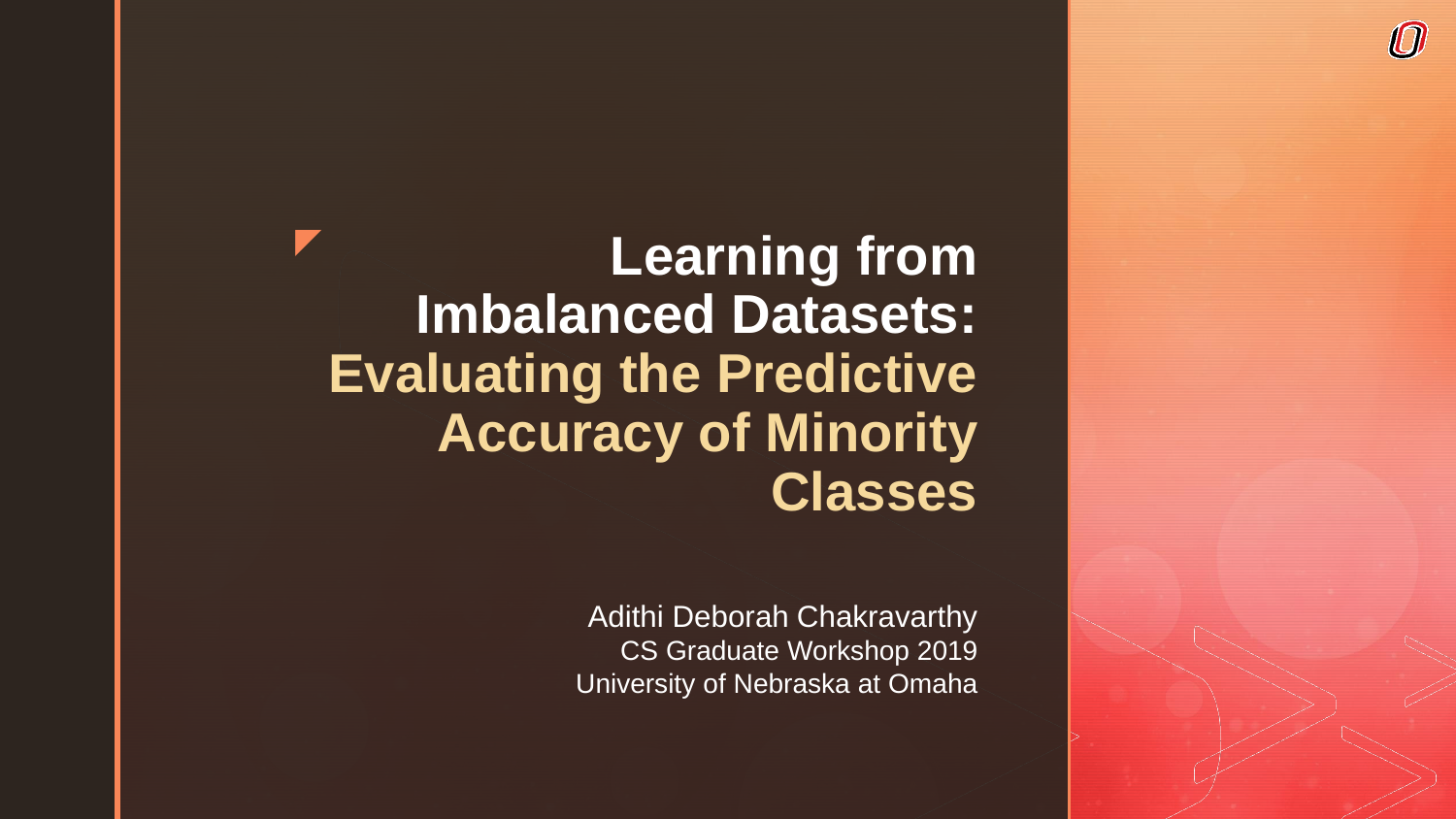$\bm{O}$ 

- **Problem Statement**
- **Dataset**

- Design of Study
- **Experiment**
- **-** Results
- **Discussion**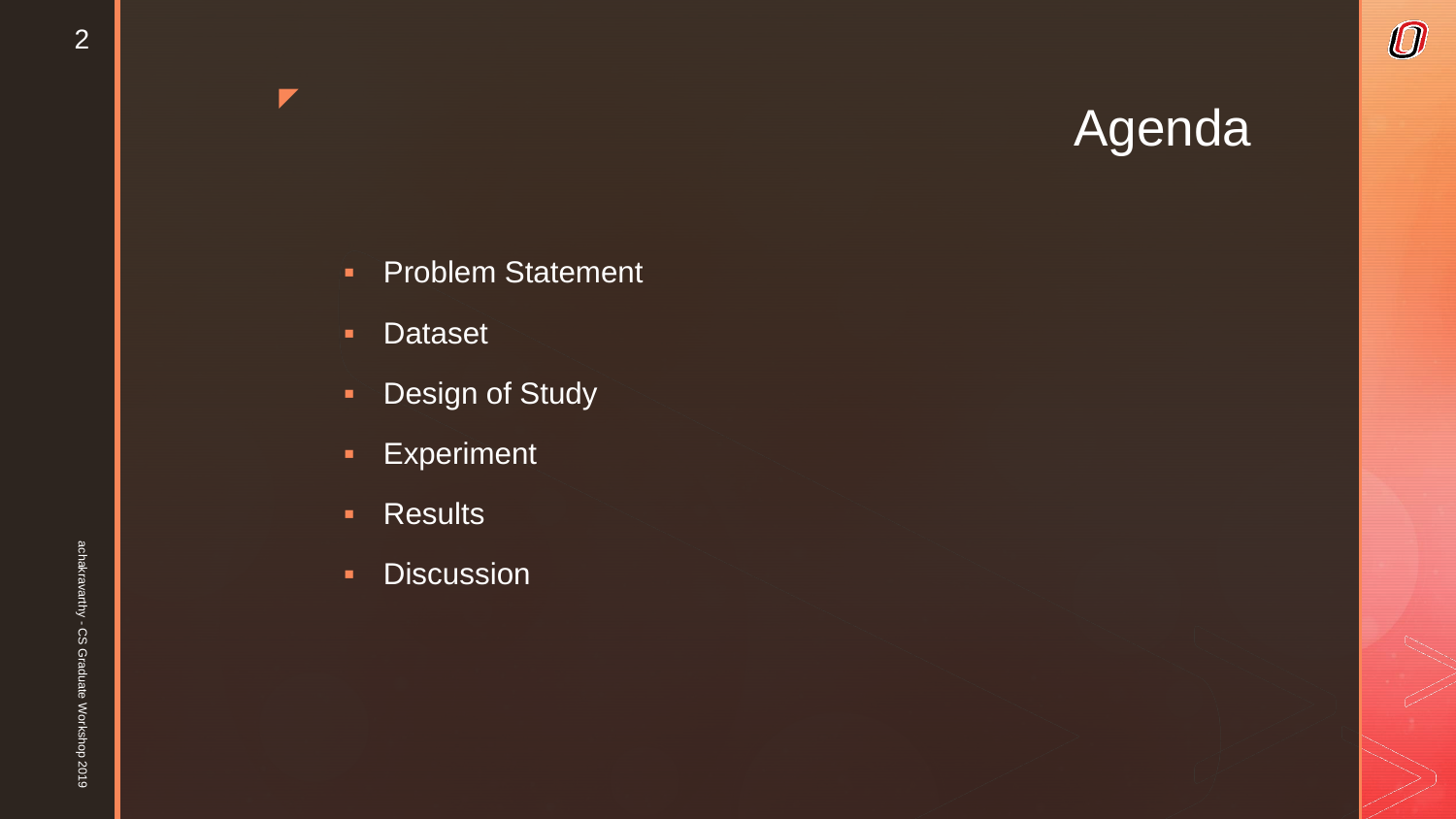# What is the Class Imbalance Problem?

- **Total number of a positive class (minority) of data is far less than** total number of negative class (majority) of data
	- **Figuang 1** Fraud detection, anomaly detection, medical diagnosis, etc.
- **Learning from highly imbalanced data** 
	- **High predictive power over majority class (obviously!)**
- **Synthetic Minority Over-sampling (SMOTE), boosting,** ensembles
- Evaluate predictions on minority class using Random Over-Sampling Examples (ROSE)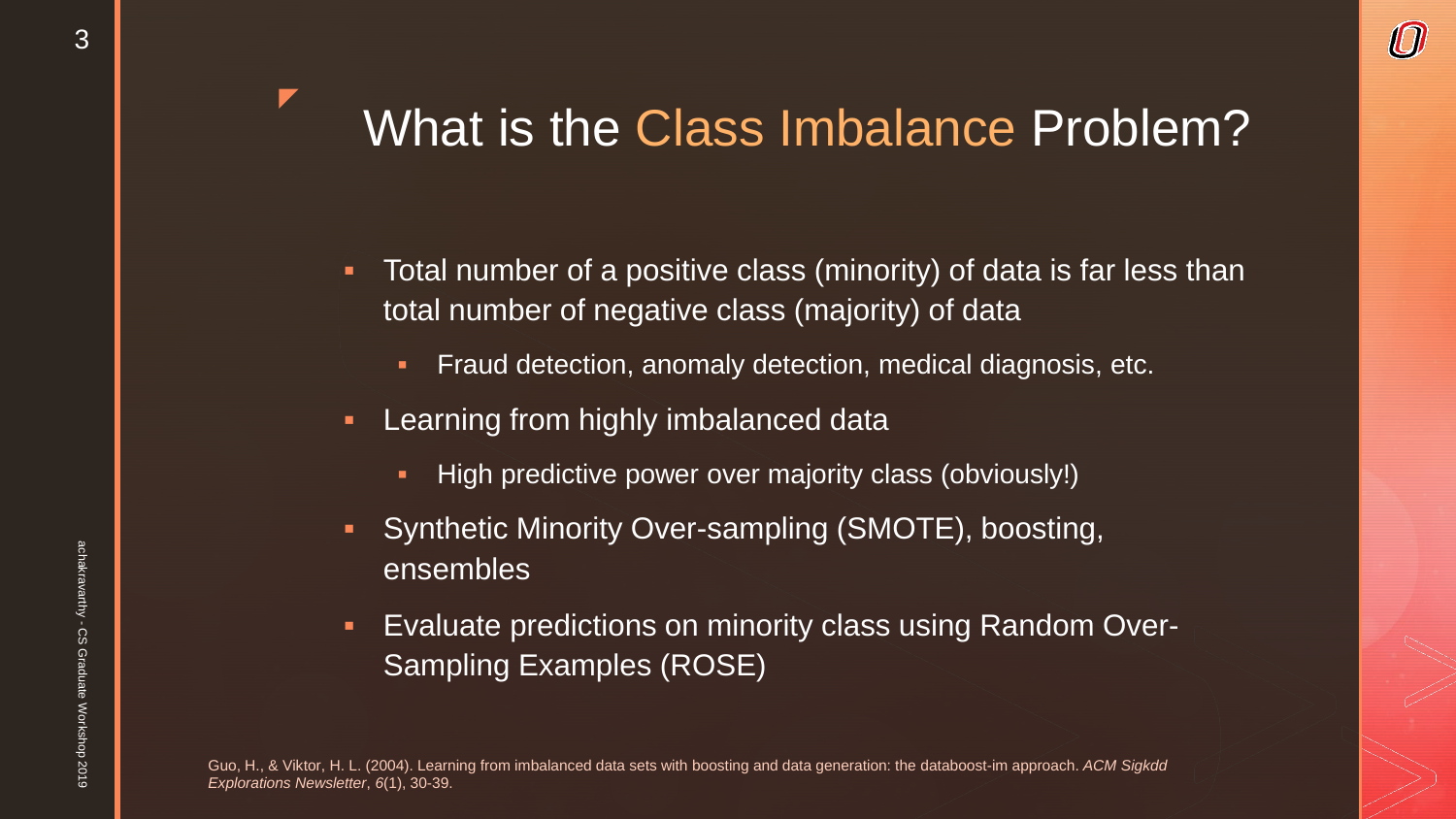### Open Corrosion Dataset

- **IMPACT OF ENVIRONMENTAL CHANGES ON CONCRET STANGERY INCOCO**
- Non-destructive testing (NDT) gives detailed insight into affected areas
- 7 measurements from intact and defect areas using NDT methods
- **Binary classification**
- **Highly imbalanced data 96% intact and 4% defective**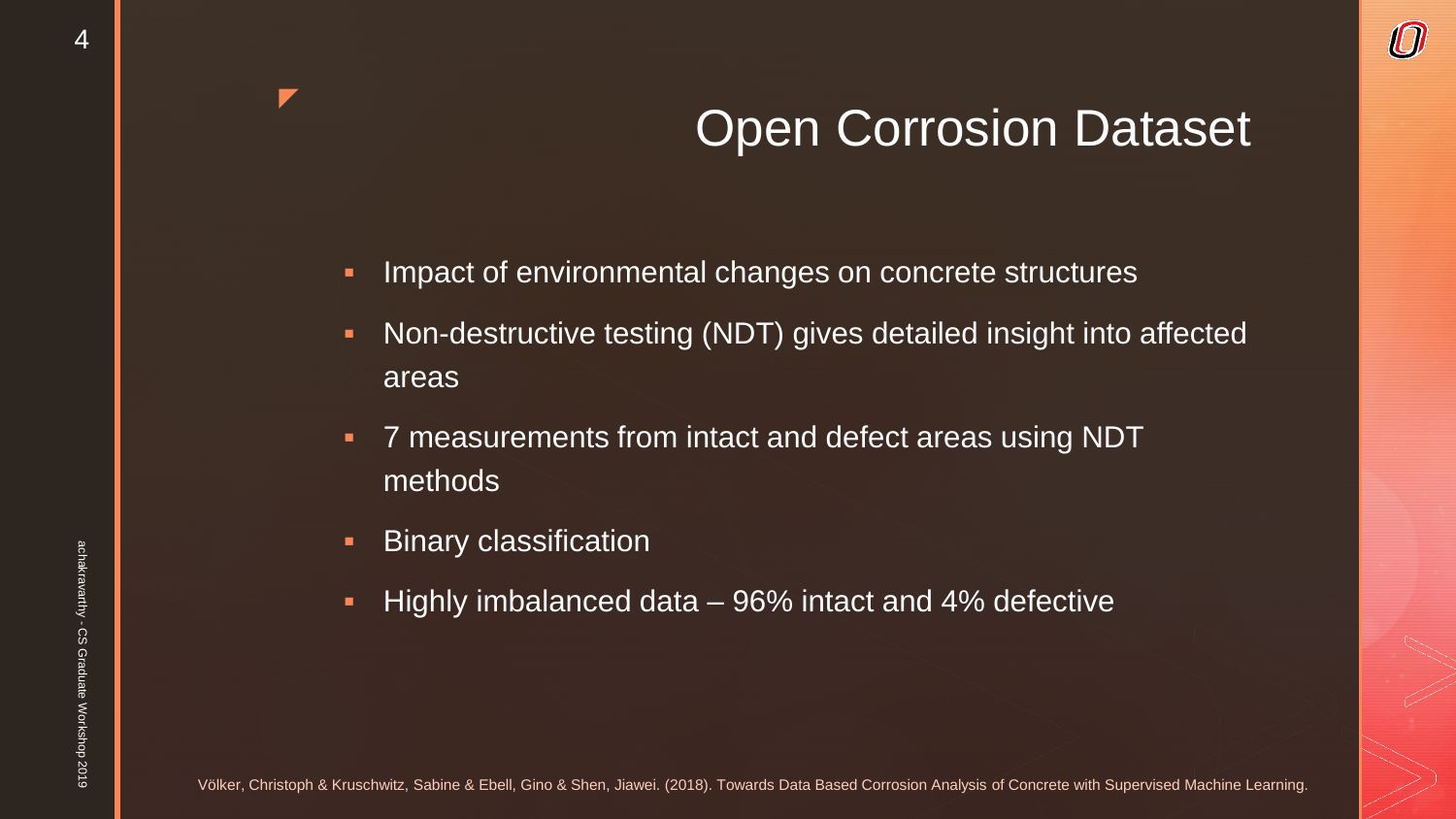

 $\bm{O}$ 

\*Fernández, A., Garcia, S., Herrera, F., & Chawla, N. V. (2018). Smote for learning from imbalanced data: progress and challenges, marking the 15-year anniversary. *Journal of artificial intelligence research*, *61*, 863-905.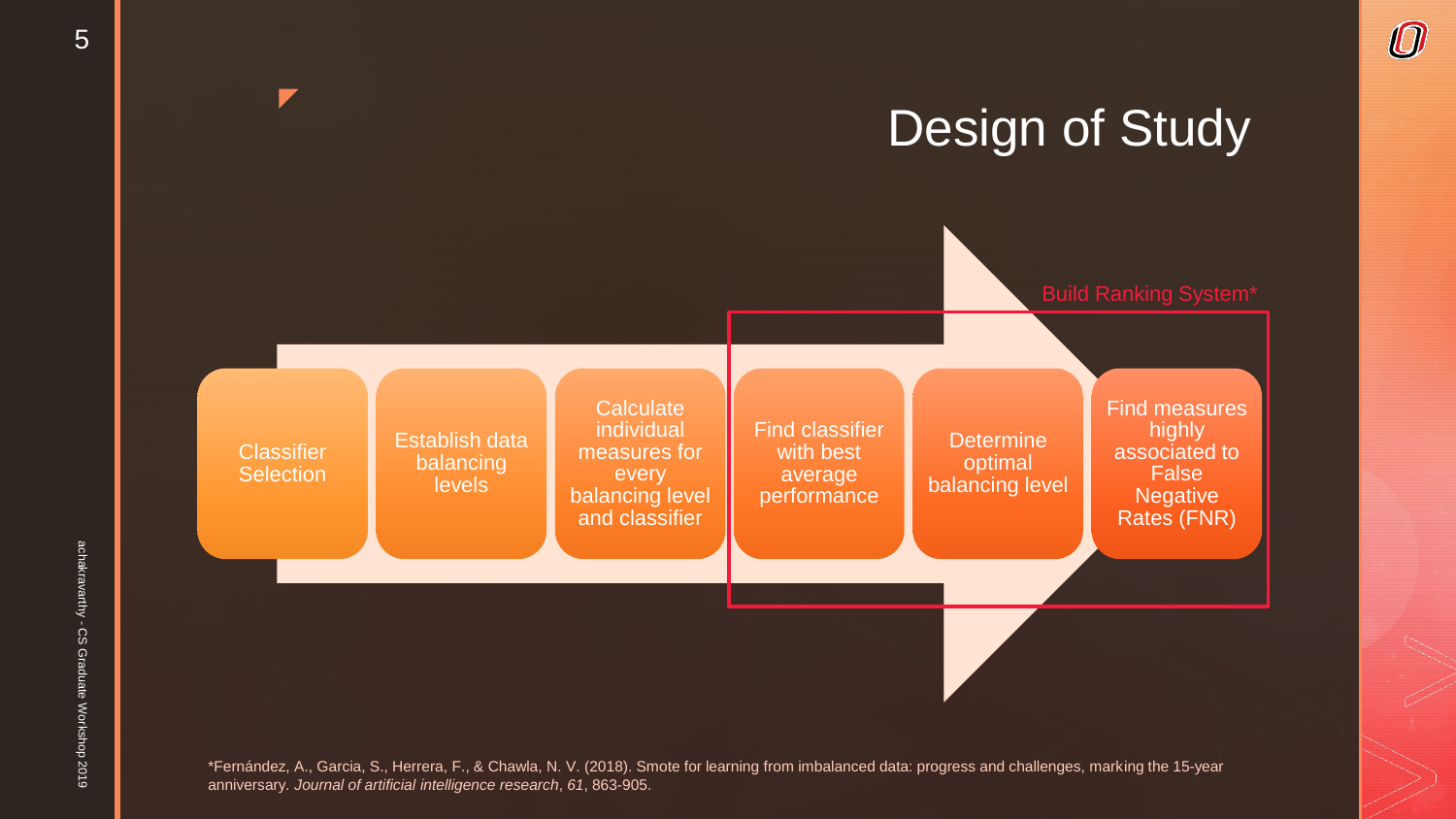## Experiment – 10 fold Cross validation

#### Classifier Selection

**C5.0** 

z

- K Nearest Neighbor (KNN)
- **Neural Net (NN)**
- **Random Forest**
- **-** Support Vector Machine (SVM)

#### Balancing Level Selection

 $\bm{U}$ 

- **-** Original
- **Oversampling 1:2**
- **Oversampling 1:3**
- Undersampling 2:1
- **Undersampling 3:1**
- **-** Hybrid (both over and under sampling)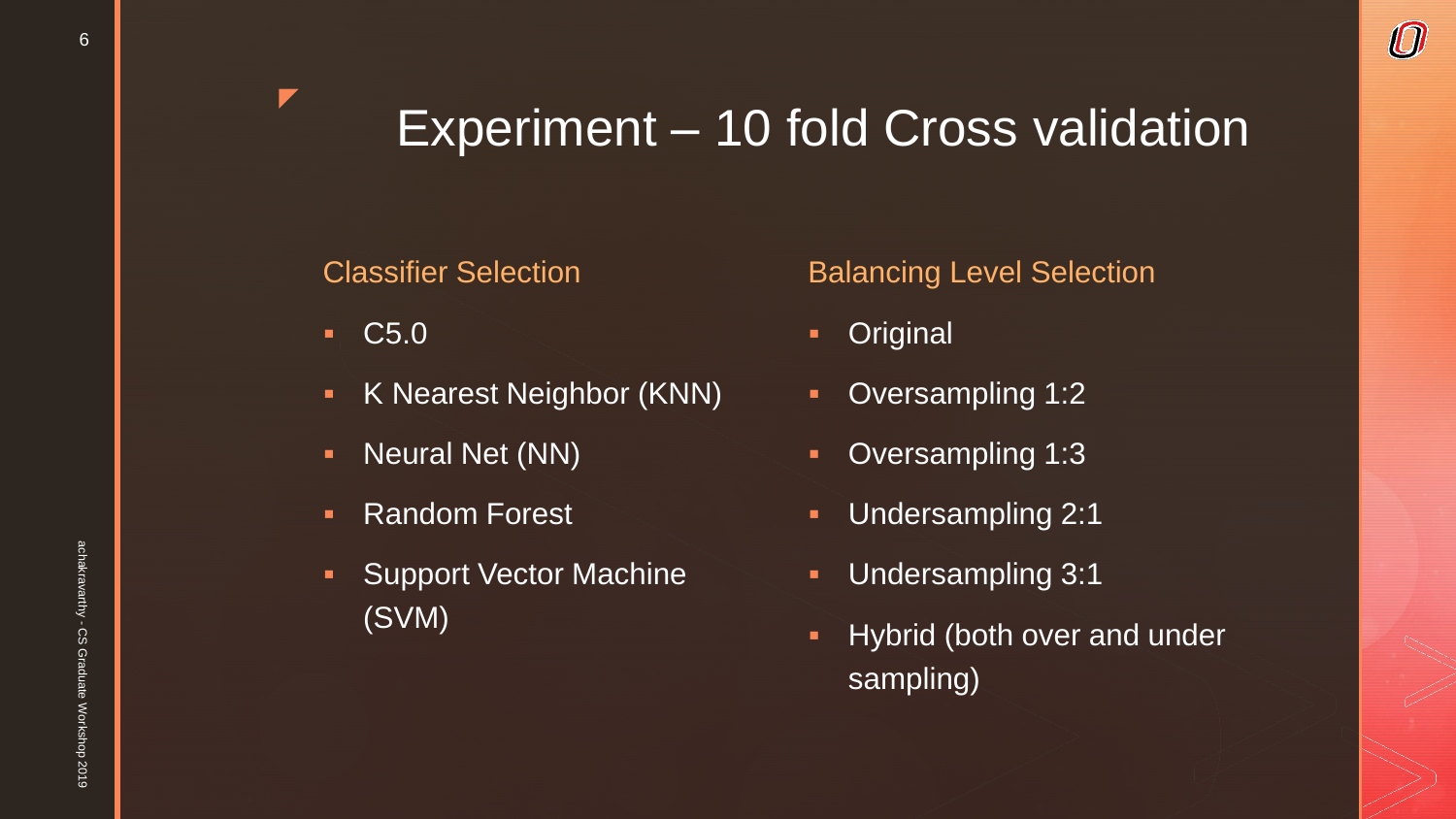### Measures To Evaluate Classifier Performance

- **Accuracy assumes uniform** class distribution
- **What else can we learn from** the Confusion Matrix?

|                      | Predicted Intact           | <b>Predicted Defect</b> |  |
|----------------------|----------------------------|-------------------------|--|
| <b>Actual Intact</b> | TN (true negative)         | FP (false positive)     |  |
| <b>Actual Defect</b> | <b>FN</b> (false negative) | TP (true positive)      |  |

- **-** Sensitivity
- **-** Specificity
- **-** Geometric Mean
- **Balanced Accuracy**

 $\bm{U}$ 

- Precision
- F-Measure
- **Informedness**
- **-** Matthews Correlation **Coefficient**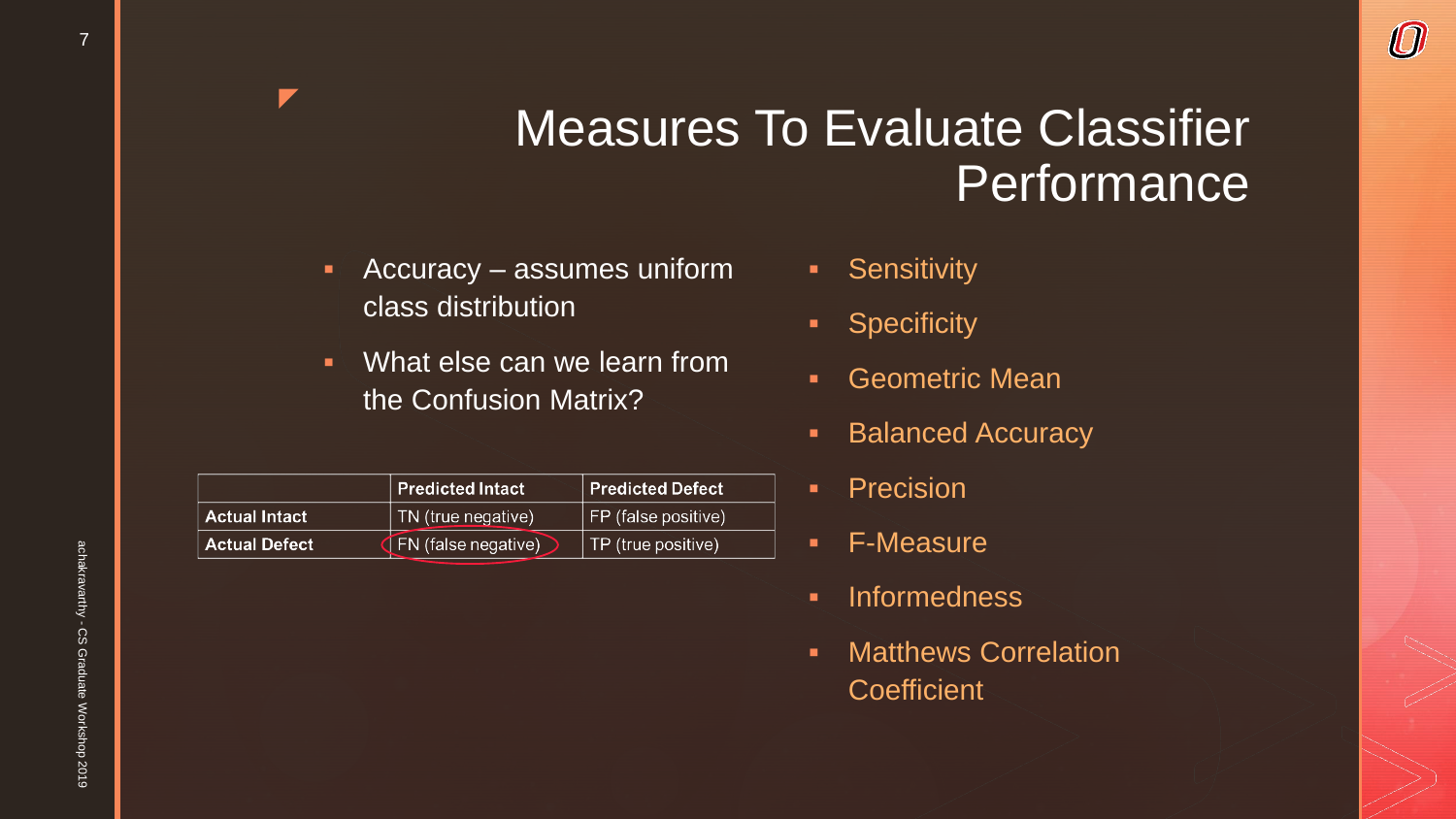#### z Measures For Balancing Level and Classifier

 $\bm{\mathcal{O}}$ 

| <b>Classifier</b>    | <b>Experiment</b>        | <b>G-Mean</b> | <b>B-Acc</b> | <b>Precision</b> | <b>F-Measure</b> | <b>Informedness</b> | <b>MCC</b> |  |  |
|----------------------|--------------------------|---------------|--------------|------------------|------------------|---------------------|------------|--|--|
| C5.0                 | Original Data 1:1        | 0.99055469    | 0.99059472   | 0.9877175        | 0.98469388       | 0.98118945          | 0.98407488 |  |  |
|                      | Oversampling 1:2         | 0.99523015    | 0.99524094   | 0.99846469       | 0.9945202        | 0.99048189          | 0.99408199 |  |  |
|                      | Oversampling 1:3         | 0.99695182    | 0.99695603   | 0.99880587       | 0.99642614       | 0.99391206          | 0.99599283 |  |  |
|                      | Undersampling 2:1        | 0.99693114    | 0.99693232   | 0.99692938       | 0.99616466       | 0.99386463          | 0.99424545 |  |  |
|                      | Undersampling 3:1        | 0.99481369    | 0.99482166   | 0.9964176        | 0.99362082       | 0.98964332          | 0.99149342 |  |  |
|                      | Hybrid                   | 0.99935593    | 0.99935614   | $\mathbf{1}$     | 0.99935572       | 0.99871227          | 0.99872169 |  |  |
|                      |                          |               |              |                  |                  |                     |            |  |  |
|                      | Original Data 1:1        | 0.97522807    | 0.97552129   | 0.98618219       | 0.96858507       | 0.95104258          | 0.96745175 |  |  |
|                      | Oversampling 1:2         | 0.98391515    | 0.98404219   | 0.9982088        | 0.98299105       | 0.96808438          | 0.98171954 |  |  |
| <b>KNN</b>           | Oversampling 1:3         | 0.98717499    | 0.9872567    | 0.99965882       | 0.98694737       | 0.9745134           | 0.98543392 |  |  |
|                      | Undersampling 2:1        | 0.98953782    | 0.98958989   | 0.99948823       | 0.9893617        | 0.97917978          | 0.98407611 |  |  |
|                      | Undersampling 3:1        | 0.98683454    | 0.98691243   | 0.99795292       | 0.98609355       | 0.97382487          | 0.98150853 |  |  |
|                      | Hybrid                   | 0.99726117    | 0.99726492   | $\mathbf{1}$     | 0.99725742       | 0.99452985          | 0.99453899 |  |  |
|                      |                          |               |              |                  |                  |                     |            |  |  |
|                      | Original Data 1:1        | 0.97432245    | 0.9746177    | 0.96571136       | 0.9581112        | 0.9492354           | 0.95642707 |  |  |
|                      | Oversampling 1:2         | 0.97962311    | 0.97980077   | 0.98106448       | 0.97100165       | 0.95960154          | 0.96867829 |  |  |
| <b>Neural Net</b>    | Oversampling 1:3         | 0.98458387    | 0.9846794    | 0.98686455       | 0.97884941       | 0.96935881          | 0.97628794 |  |  |
|                      | Undersampling 2:1        | 0.99086907    | 0.99089788   | 0.99692938       | 0.99008895       | 0.98179575          | 0.98513478 |  |  |
|                      | Undersampling 3:1        | 0.9888197     | 0.98885687   | 0.99232344       | 0.98626653       | 0.97771374          | 0.98168402 |  |  |
|                      | Hybrid                   | 0.99675925    | 0.99676438   | 0.9999598        | 0.99675403       | 0.99352875          | 0.99354513 |  |  |
|                      |                          |               |              |                  |                  |                     |            |  |  |
|                      | Original Data 1:1        | 0.98976502    | 0.9898153    | 0.99488229       | 0.9873032        | 0.97963061          | 0.98681416 |  |  |
|                      | Oversampling 1:2         | 0.99509226    | 0.9951036    | 0.9982088        | 0.99426532       | 0.99020721          | 0.99380631 |  |  |
| <b>Random Forest</b> | Oversampling 1:3         | 0.99616165    | 0.99616885   | 0.99965882       | 0.99600578       | 0.99233771          | 0.9955252  |  |  |
|                      | Undersampling 2:1        | 0.99580082    | 0.99580859   | 0.99948823       | 0.99566658       | 0.99161718          | 0.99350383 |  |  |
|                      | Undersampling 3:1        | 0.99431809    | 0.99433058   | 0.99795292       | 0.99363057       | 0.98866116          | 0.99151173 |  |  |
|                      | <b>Hybrid</b>            | 0.99944051    | 0.99944067   |                  | 0.99944036       | 0.99888134          | 0.99888145 |  |  |
|                      |                          |               |              |                  |                  |                     |            |  |  |
|                      | Original Data 1:1        | 0.93147021    | 0.93322461   | 0.76305015       | 0.81564551       | 0.86644922          | 0.81076632 |  |  |
| <b>SVM</b>           | Oversampling 1:2         | 0.93389094    | 0.93515309   | 0.79810645       | 0.84002155       | 0.87030618          | 0.82908084 |  |  |
|                      | Oversampling 1:3         | 0.93849568    | 0.93931164   | 0.82139202       | 0.85897779       | 0.87862327          | 0.8437632  |  |  |
|                      | <b>Undersampling 2:1</b> | 0.95160907    | 0.95187543   | 0.9493347        | 0.93924051       | 0.90375085          | 0.90849043 |  |  |
|                      | Undersampling 3:1        | 0.93050748    | 0.93214101   | 0.96315251       | 0.91804878       | 0.86428202          | 0.89079276 |  |  |
|                      | <b>Hybrid</b>            | 0.96256493    | 0.96269703   | 0.97929962       | 0.96274948       | 0.92539405          | 0.9249078  |  |  |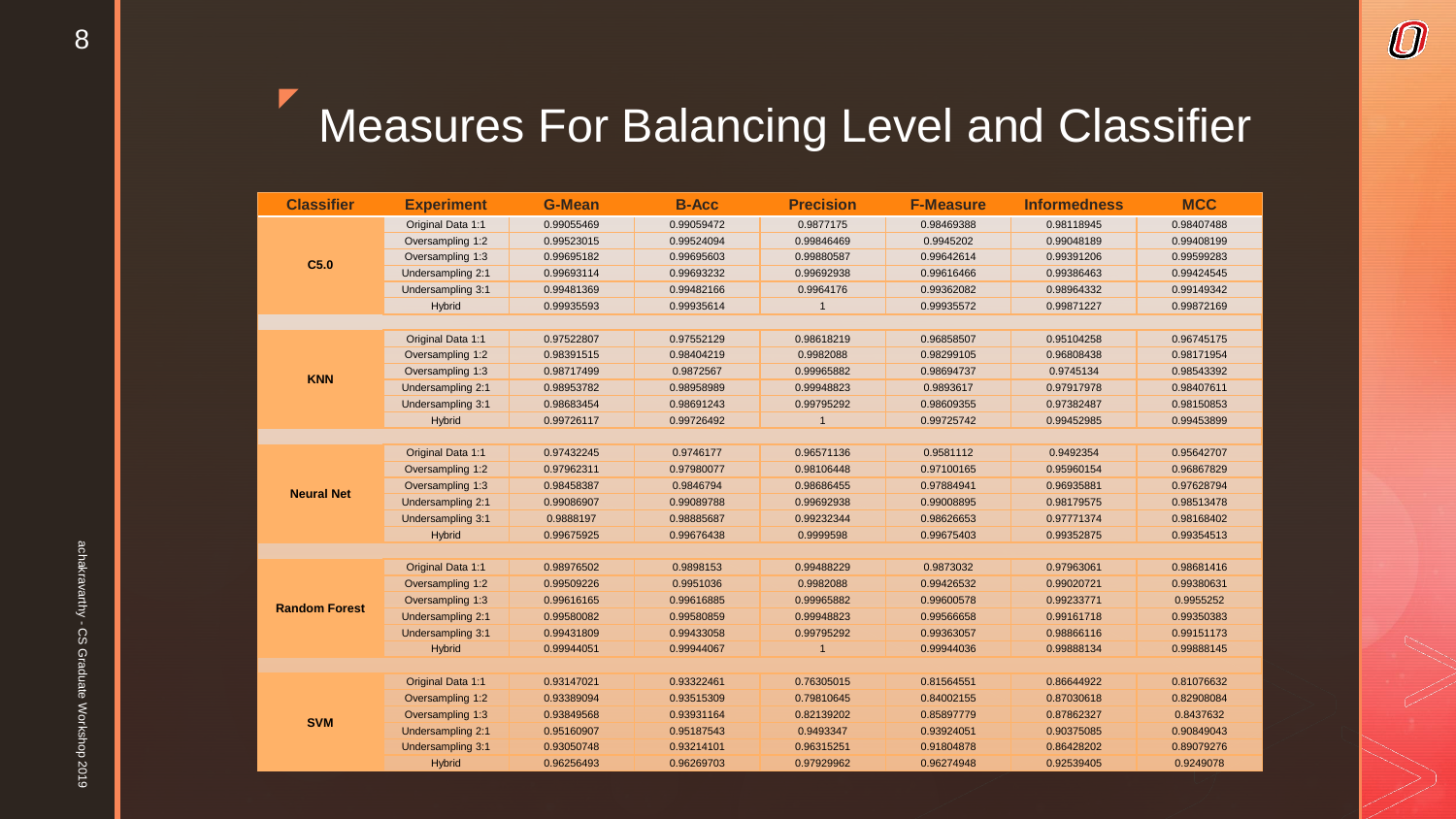### Classifier With Best Average Performance

 $\bm{\mathcal{O}}$ 

| C5.0                | G-Mean | <b>B-Accuracy</b> | <b>Precision</b> | <b>F-Measure</b> | <b>Informedness</b> | <b>MCC</b>     |
|---------------------|--------|-------------------|------------------|------------------|---------------------|----------------|
| Original Data 1:1   |        |                   | 4                | $\overline{4}$   |                     | $\overline{4}$ |
| Oversampling 1:2    |        |                   |                  |                  |                     |                |
| Oversampling 1:3    |        |                   |                  |                  |                     |                |
| Undersampling 2:1   |        |                   |                  |                  |                     |                |
| Undersampling 3:1   |        |                   |                  | 4                |                     | 4              |
| Hybrid              | 4      | Δ                 |                  | 4                |                     | $\overline{4}$ |
| <b>Average Rank</b> | 4.83   | 4.83              | 3.33             | 4.50             | 4.83                | 4.50           |

| <b>Random Forest</b>     | G-Mean         | <b>B-Accuracy</b>      | <b>Precision</b> | <b>F-Measure</b> | <b>Informedness</b> | <b>MCC</b> |
|--------------------------|----------------|------------------------|------------------|------------------|---------------------|------------|
| Original Data 1:1        | $\overline{4}$ | $\boldsymbol{4}$       |                  |                  | $\overline{4}$      |            |
| Oversampling 1:2         | 4              | 4                      | 3                | 4                | 4                   | 4          |
| Oversampling 1:3         | $\overline{4}$ | $\boldsymbol{\Lambda}$ | $\overline{4}$   | 4                | $\overline{4}$      | 4          |
| Undersampling 2:1        | 4              | 4                      | $\overline{4}$   | 4                | 4                   | 4          |
| <b>Undersampling 3:1</b> | 4              | 4                      | $\overline{4}$   |                  | 4                   |            |
| Hybrid                   |                |                        | 3                |                  |                     |            |
| <b>Average Rank</b>      | 4.17           | 4.17                   | 3.83             | 4.50             | 4.17                | 4.50       |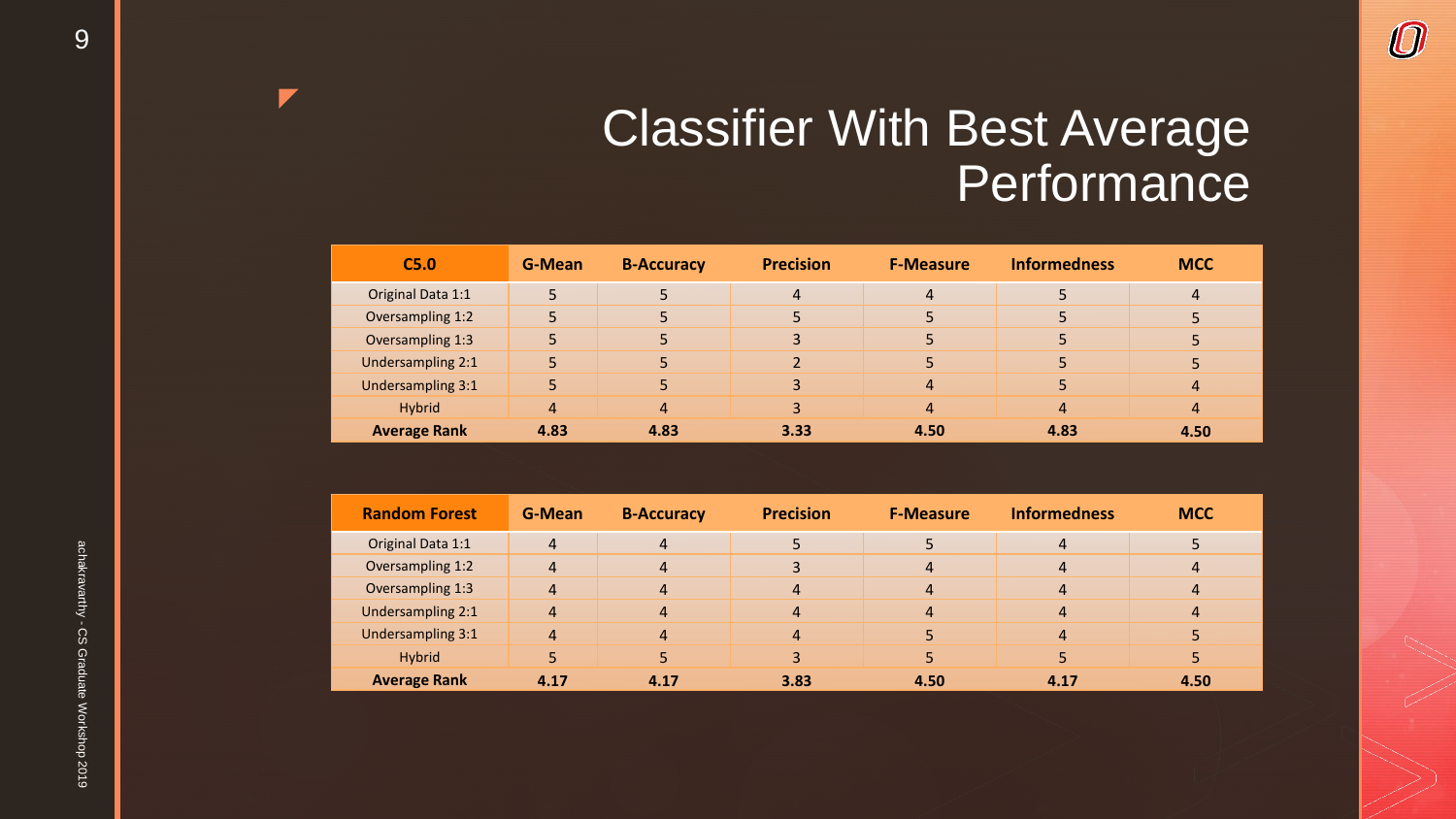## Optimal Balancing Level

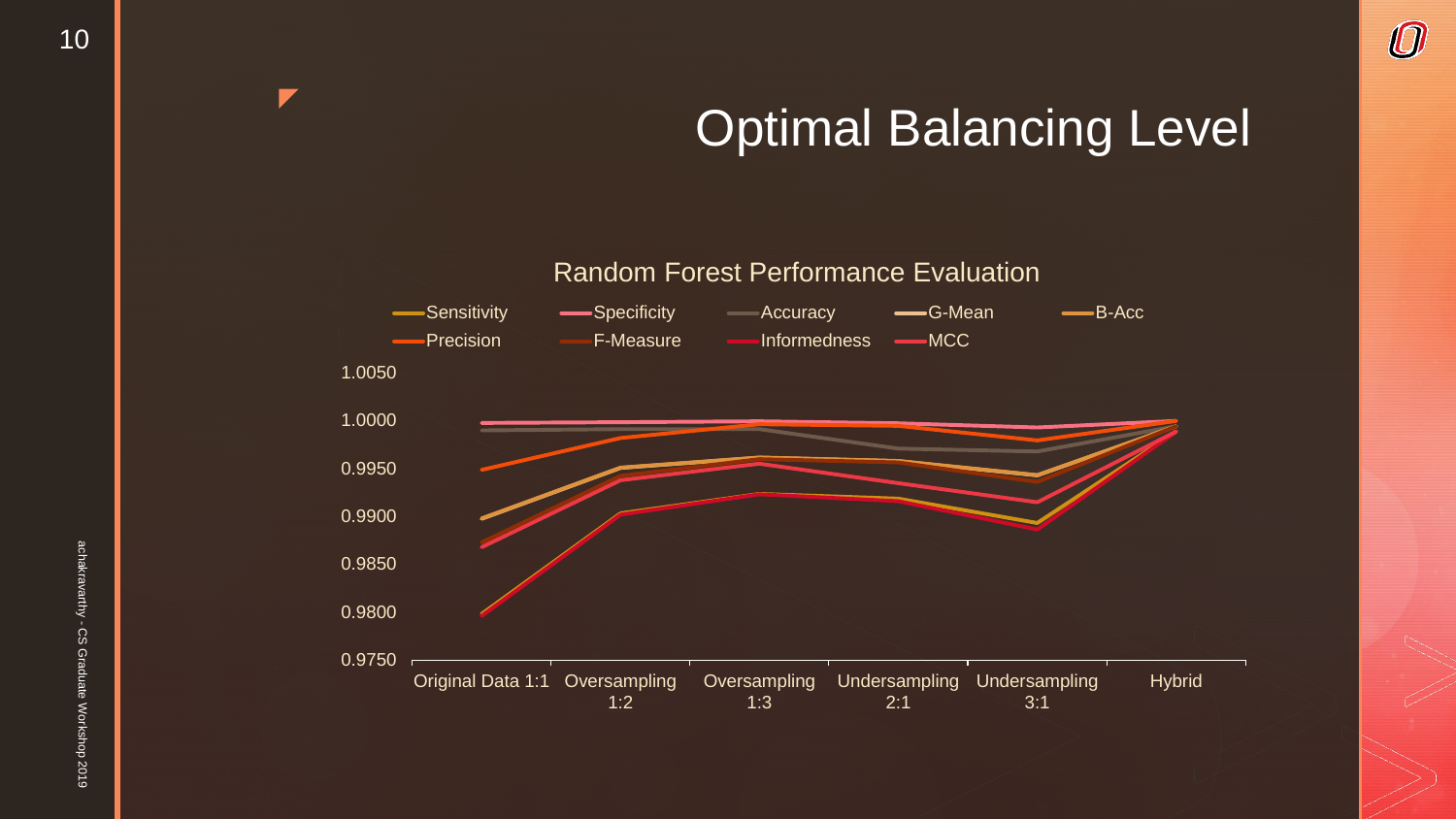$\bm{O}$ 

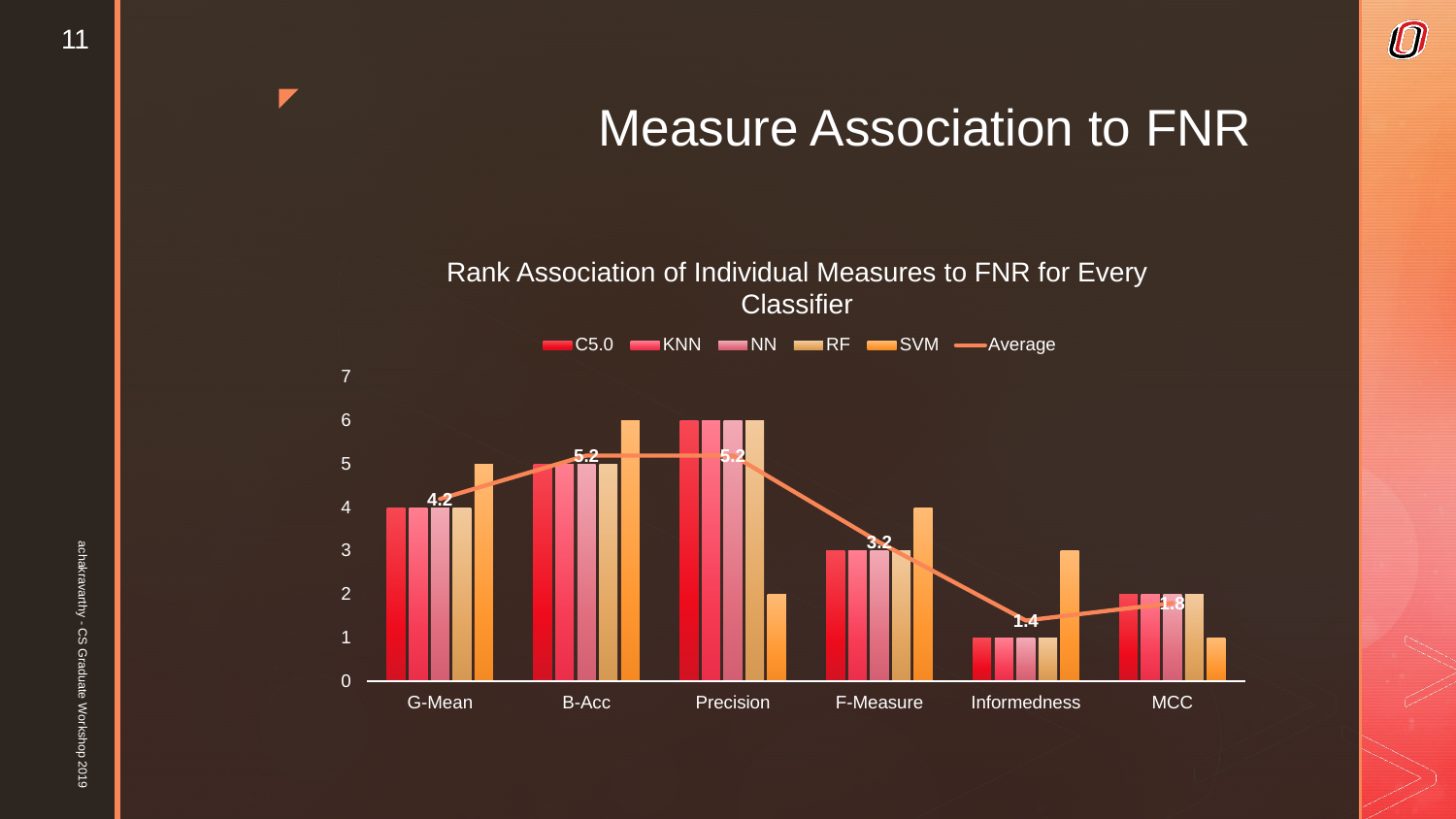## Conclusion and Future Directions

- **Preliminary results for** 
	- **Classifier, Balancing level, Optimal measure evaluation**
- **Future directions** 
	- **Validate ranking system on more imbalanced datasets**
	- **Build an ensemble classifier for skewed data**
	- Original composite measure to calculate the predictive power of minority class more accurately